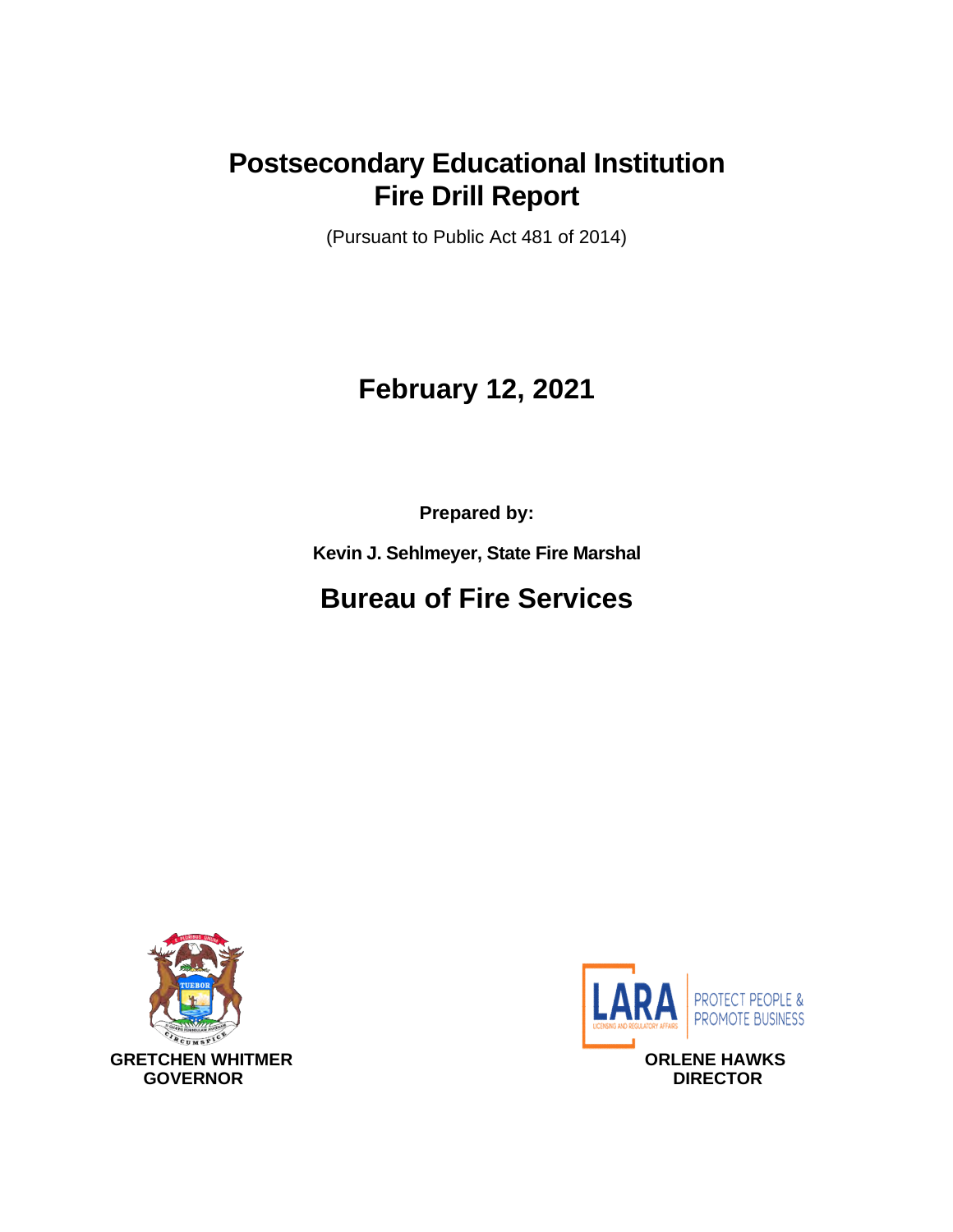## **Table of Contents**

<span id="page-1-0"></span>

|                                     | <b>Page</b>    |
|-------------------------------------|----------------|
| Introduction                        | 3              |
| <b>Definitions</b>                  | 3              |
| <b>Instructional Staff Training</b> | 3              |
| <b>Reporting Requirements</b>       | $\overline{4}$ |
| Summary                             | $5 - 7$        |
| Conclusion                          | 8              |
| <b>Attachment A</b>                 | $9 - 10$       |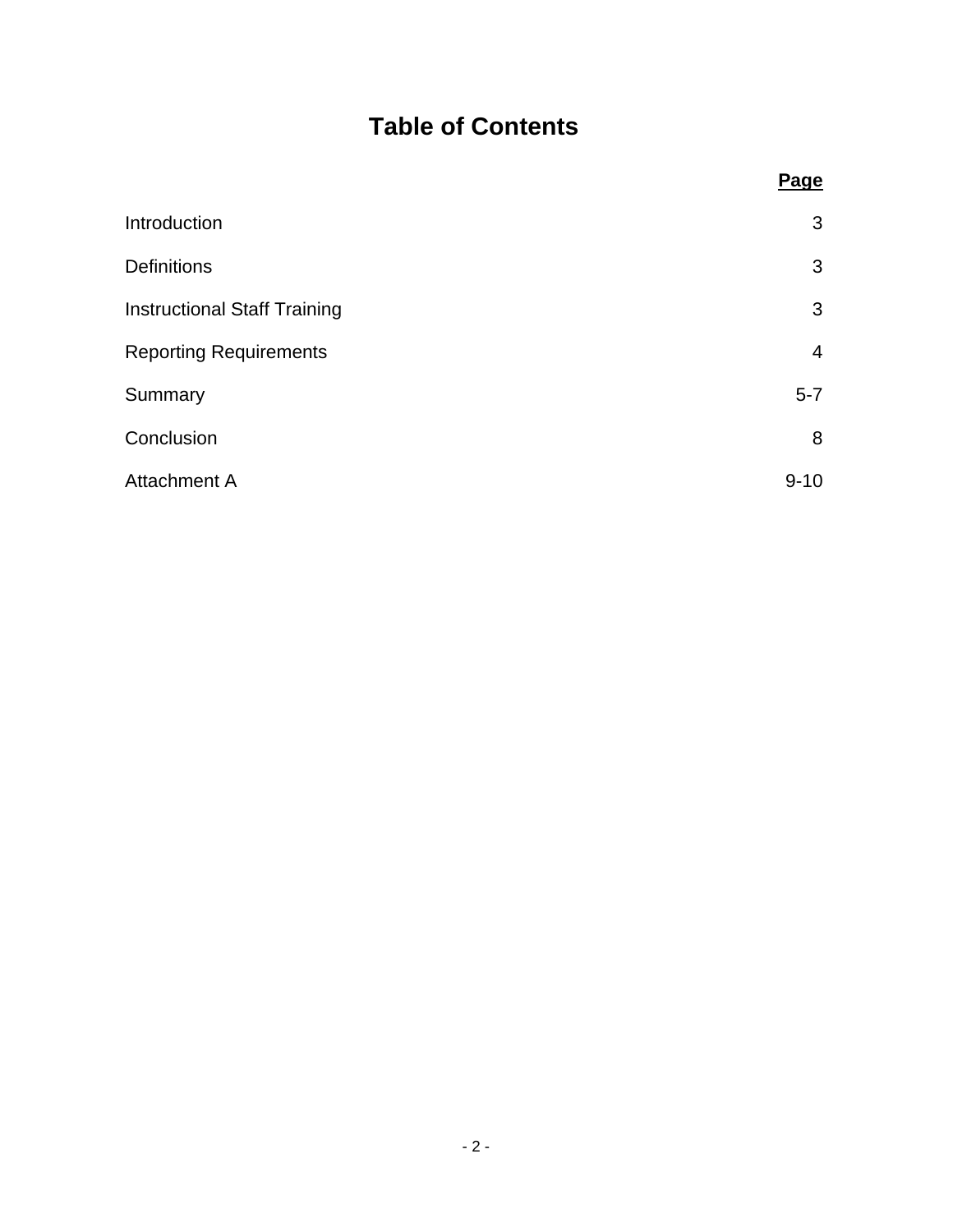## **INTRODUCTION**

Michigan's Fire Prevention Code was amended in 2014. MCL 29.1 et al. The amendments to the Michigan Fire Prevention Code added requirements for fire drills at postsecondary educational institutions and took effect March 31, 2015. MCL 29.19a. Each postsecondary educational institution dormitory is mandated to hold three (3) fire drills each year. MCL 29.19a(2). The fire drill requirements are as follows:

- One (1) fire drill in the fall semester within 21 days after the start of classes. MCL 29.19a(2)(a);
- One (1) fire drill in the spring semester. MCL  $29.19a(2)(b)$ ;
- At least one (1) of the fall or spring drills shall be held when school is in session between sunset and sunrise. MCL 29.19a(3); and
- One (1) fire drill in the summer semester if the dormitory is occupied by students during that semester. MCL 29.19a(2)(c).

No other postsecondary educational institution building is mandated to have fire drills.

## <span id="page-2-0"></span>**DEFINITIONS**

- Fall semester means the semester in which the majority of scheduled classes are between September 1 and December 31. MCL 29.19a(8)(a).
- Postsecondary educational institution means a degree or certificate-granting public, or private college or university, junior college, or community college located in this state. The term includes the governing body of the postsecondary educational institution. MCL 29.19a(8)(b).
- Postsecondary educational institution dormitory means a building located on the campus of a postsecondary educational institution; is owned, leased, or managed by, or under the direct control of, the postsecondary educational institution; is used to provide housing for more than 16 individuals who are not members of the same family; and does not provide individual cooking facilities for its residents, whether or not meals are provided to any of those residents. MCL 29.19a(8)(c).
- Spring semester means the semester in which the majority of scheduled classes are between January 1 and May 3. MCL 29.19a(8)(d).
- Summer semester means the semester in which the majority of scheduled classes are between June 1 and August 31. MCL 29.19a(8)(e).

## <span id="page-2-1"></span>**INSTRUCTIONAL STAFF TRAINING**

<span id="page-2-2"></span>All instructional staff are required to be trained in fire drill procedures before the beginning of each academic year. MCL 29.19a(1). This training would include staff in dormitory buildings and instructional staff regardless of the requirement for conducting drills in the building. The training may be separate or part of the institution's training in their overall emergency response plans.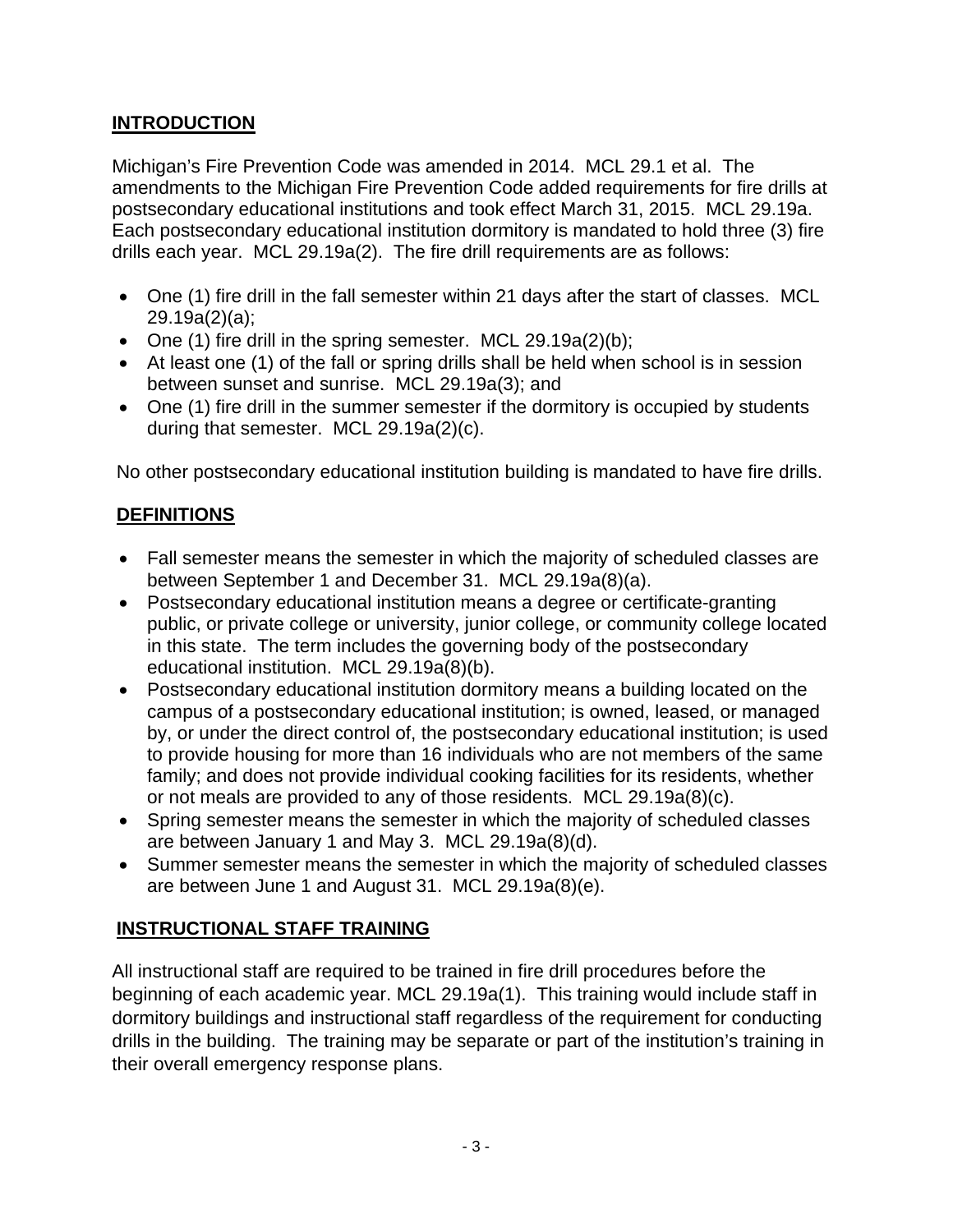#### **REPORTING REQUIREMENTS**

Beginning in 2016, the College/Dormitory Fire Safety Drill Requirement Forms are due on or before January 10 of each year. Postsecondary educational institutions are required to submit a statement on a Bureau of Fire Services (BFS) form certifying the institution complied with all the requirements in the preceding calendar year. MCL 29.19a(5). The College/Dormitory Fire Safety Drill Requirement Form (BFS-48) is available on the BFS website at [www.michigan.gov/bfs.](http://www.michigan.gov/bfs) The report is required to include the following items:

- Submitter information:
- Certification of compliance;
- Instructional staff training information; and
- A record of each drill.

*Note: Other drill records, including a record of all emergency procedures and training completed by staff, shall be retained, and made available to the BFS upon request per MCL 29.19a(4).* 

Penalties for violations of the section for conducting drills, conducting training, or submitting required reports are set forth in MCL 29.19a(6) and include:

- The institution is responsible for a civil fine of \$500.00 for a first violation of this section and a civil fine of \$1,000.00 for a second or subsequent violation. A civil fine collected under this subsection shall be paid to the general fund and credited to the bureau for the enforcement of this Act.
- For a second or subsequent violation of this section, the bureau may require a mandatory inspection of the institution's facilities and the preparation of a plan of action report by the bureau or its designee. The institution is responsible for payment of the bureau's costs associated with an inspection and plan of action report, or \$1,000.00, whichever is less.

<span id="page-3-0"></span>The Act requires the BFS submit a report to the Speaker of the House of Representatives, the Senate Majority Leader, the House and Senate Appropriations Committees, the House and Senate Appropriations Subcommittees on Higher Education and Joint Capital Outlay, and the Department of Licensing and Regulatory Affairs describing each violation of this section by a postsecondary educational institution in the preceding state fiscal year. MCL 29.19a(7).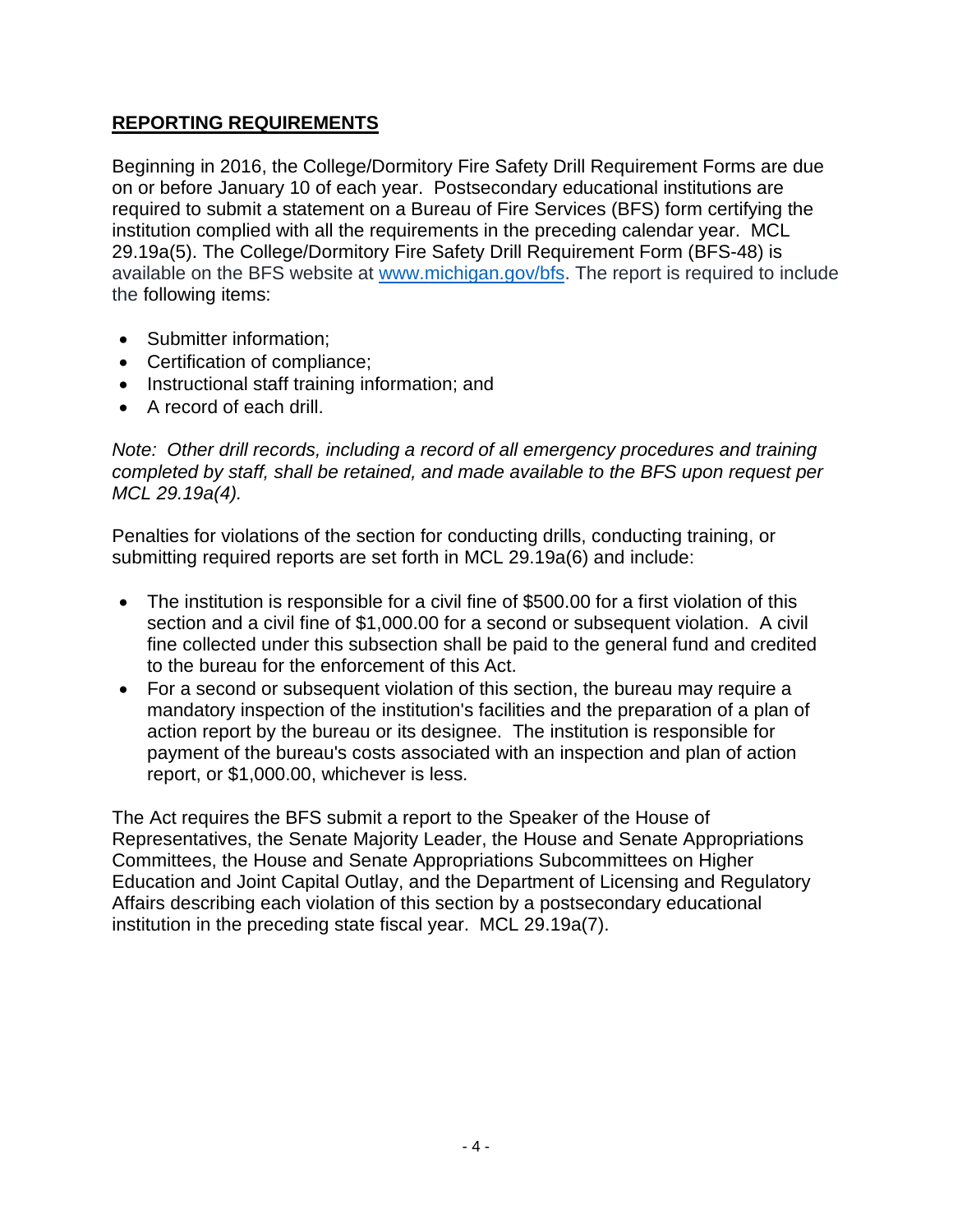#### **SUMMARY**

After the 2014 amendment of the Act, the BFS took the following measures to ensure all postsecondary educational institutions were fully educated on the new reporting requirements:

- Established a comprehensive database which identified those postsecondary educational institutions required to comply with the amendments.
- Developed and distributed the necessary reporting forms, procedures, and other helpful information (Frequently Asked Questions) to postsecondary educational institutions.
- Provided follow-up to those postsecondary educational institutions requiring additional support and guidance; and
- Developed a comprehensive tracking mechanism to record compliance of the postsecondary educational institution reporting requirements of the Act.

In 2020, there were 108 identified postsecondary educational institutions required to comply with Public Act 481. There were 26 institutions (24%) failing to submit the required form prescribed by the BFS with their 2020 information. A total of 19 institutions (18%) were in partial compliance with various individual requirements of the Act and 63 institutions (58%) were in full compliance with the requirements of the Act.

In 2019, there were 109 identified postsecondary educational institutions required to comply with Public Act 481. Up 15 from the year prior, the increase in identified postsecondary education institutions was due to two new postsecondary educational institutions and the capture of multi-campus postsecondary educational intuitions. There were two institutions (1.8%) failing to submit the required form prescribed by the BFS with their 2019 information. A total of 13 institutions (12%) were in partial compliance with various individual requirements of the Act and 94 institutions (86.2%) were in full compliance with the requirements of the Act.

In 2018, there were 94 identified postsecondary educational institutions required to comply with Public Act 481. There were nine institutions (9.6%) failing to submit the required form prescribed by the BFS with their 2018 information. A total of 14 institutions (14.9%) were in partial compliance with various individual requirements of the Act and 71 institutions (75.5%) were in full compliance with the requirements of the Act.

In 2017, there were 96 identified postsecondary educational institutions required to comply with Public Act 481. There were nine institutions (9.4%) that failed to submit the required form prescribed by the BFS with their 2017 information. A total of 15 institutions (15.6%) were in partial compliance with various individual requirements of the Act and 72 institutions (75%) were in full compliance with the requirements of the Act.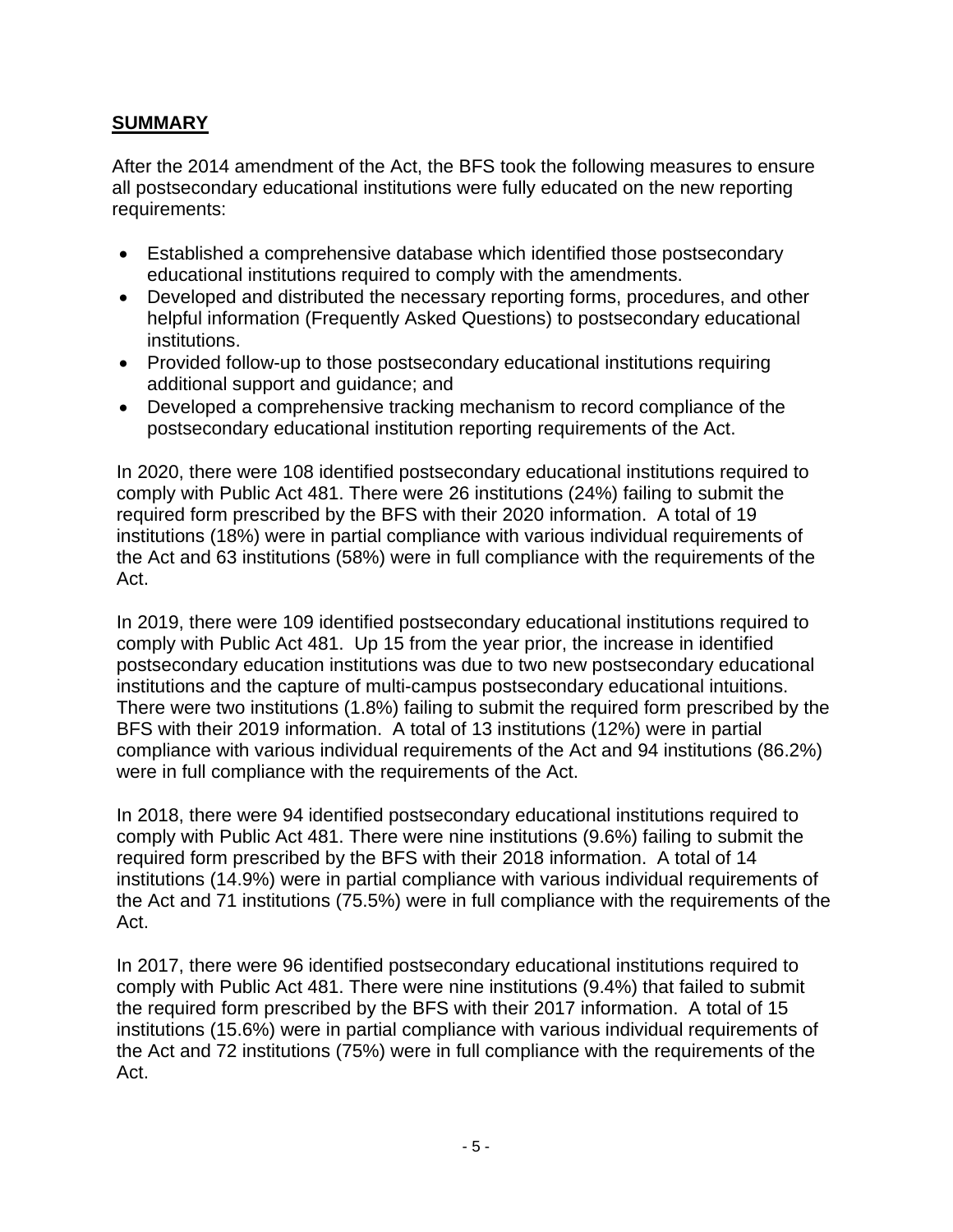In 2016, there were 98 identified postsecondary educational institutions that were required to comply with Public Act 481. There were nine institutions (9.2%) failing to comply or submit the required form prescribed by the BFS with their 2016 information. A total of 18 institutions (18.4%) were in partial compliance with various individual requirements of the Act and 71 institutions (72.4%) were in full compliance with the requirements of the Act.

In comparison, in 2015 a total 106 postsecondary educational institutions were identified to comply with the amendments to the Act. There were six institutions (5.7%) that failed to comply or submit the required form prescribed by the BFS, 22 institutions (20.7%) were in partial compliance and 78 institutions (73.6%) in full compliance with the requirements of Public Act 481.



Postsecondary institutions not in compliance include incomplete certificates of compliance, incomplete dormitory fire drill records, incomplete required instructional staff training before the start of the academic year and no response from the postsecondary educational institution.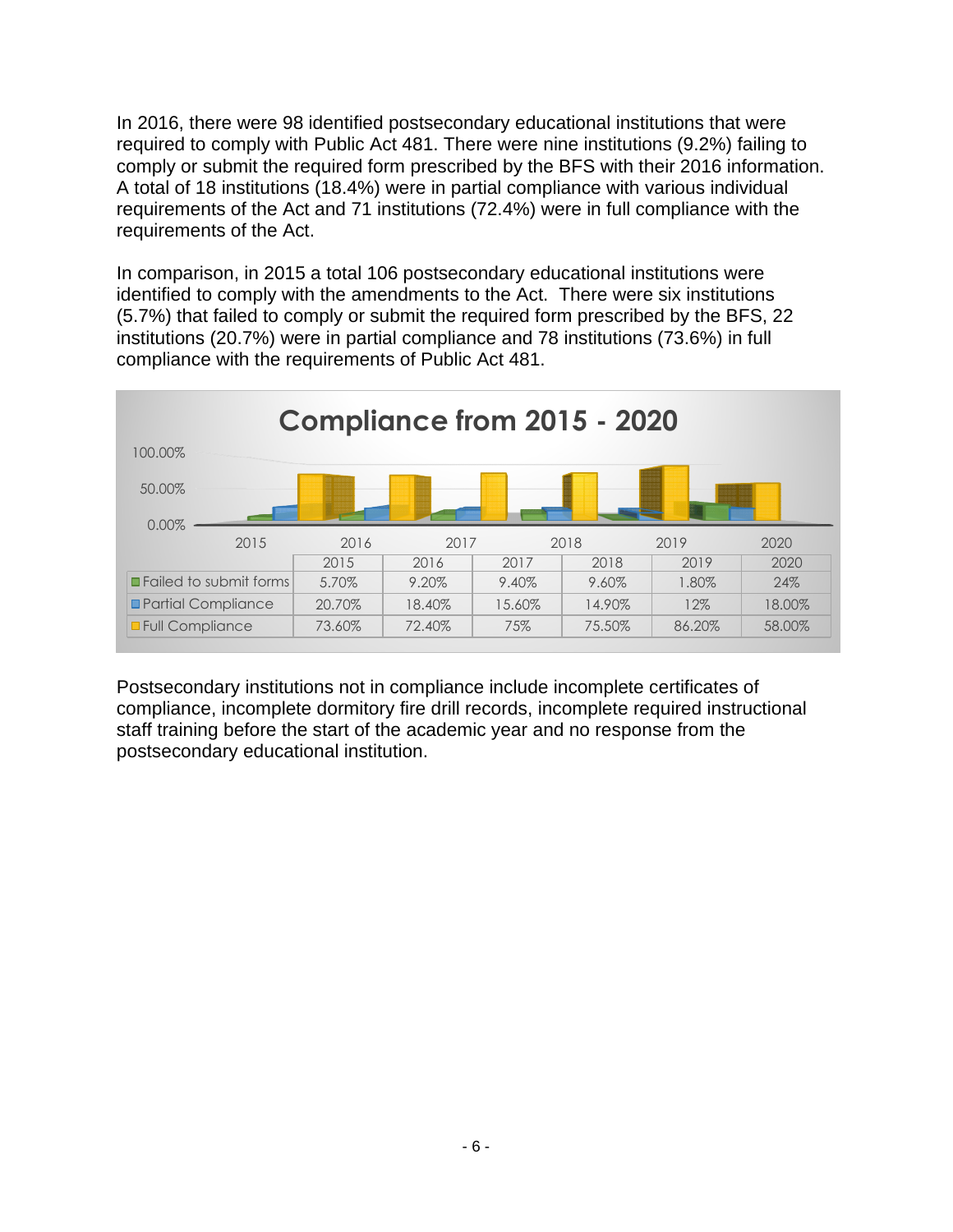

*Refer to the attachment on page 8 for a listing of schools that were found to be in partial compliance or did not comply with the requirements of Public Act 481.*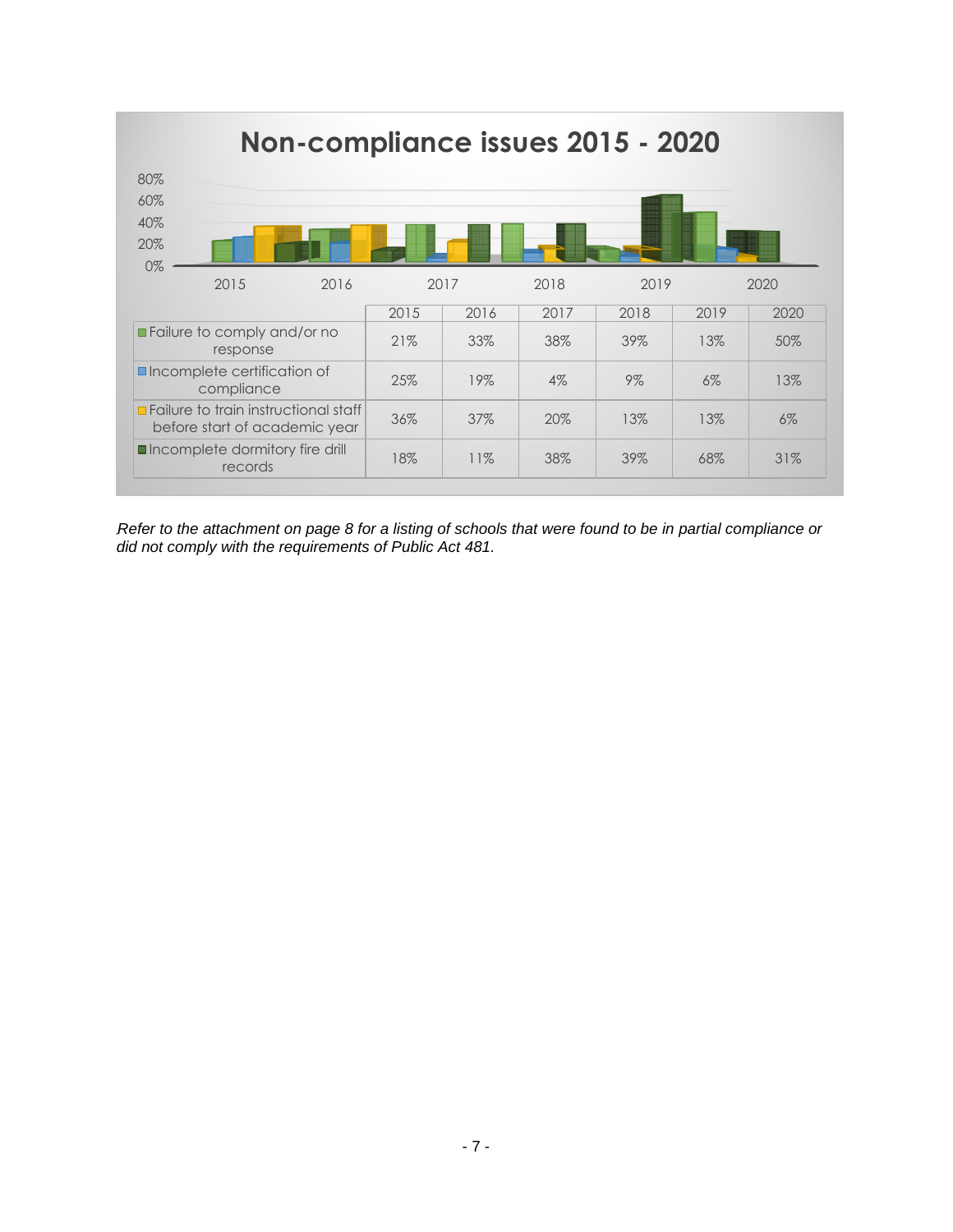#### **CONCLUSION**

This is the sixth year since the implementation of the statutorily mandated fire drills, instruction, and reporting through Public Act 481. Due to the complexity of postsecondary institution challenges faced during the Coronavirus pandemic, warning letters will be issued for noncompliance for FY20

Please refer to Attachment A for a list of postsecondary education institutions with compliance issues.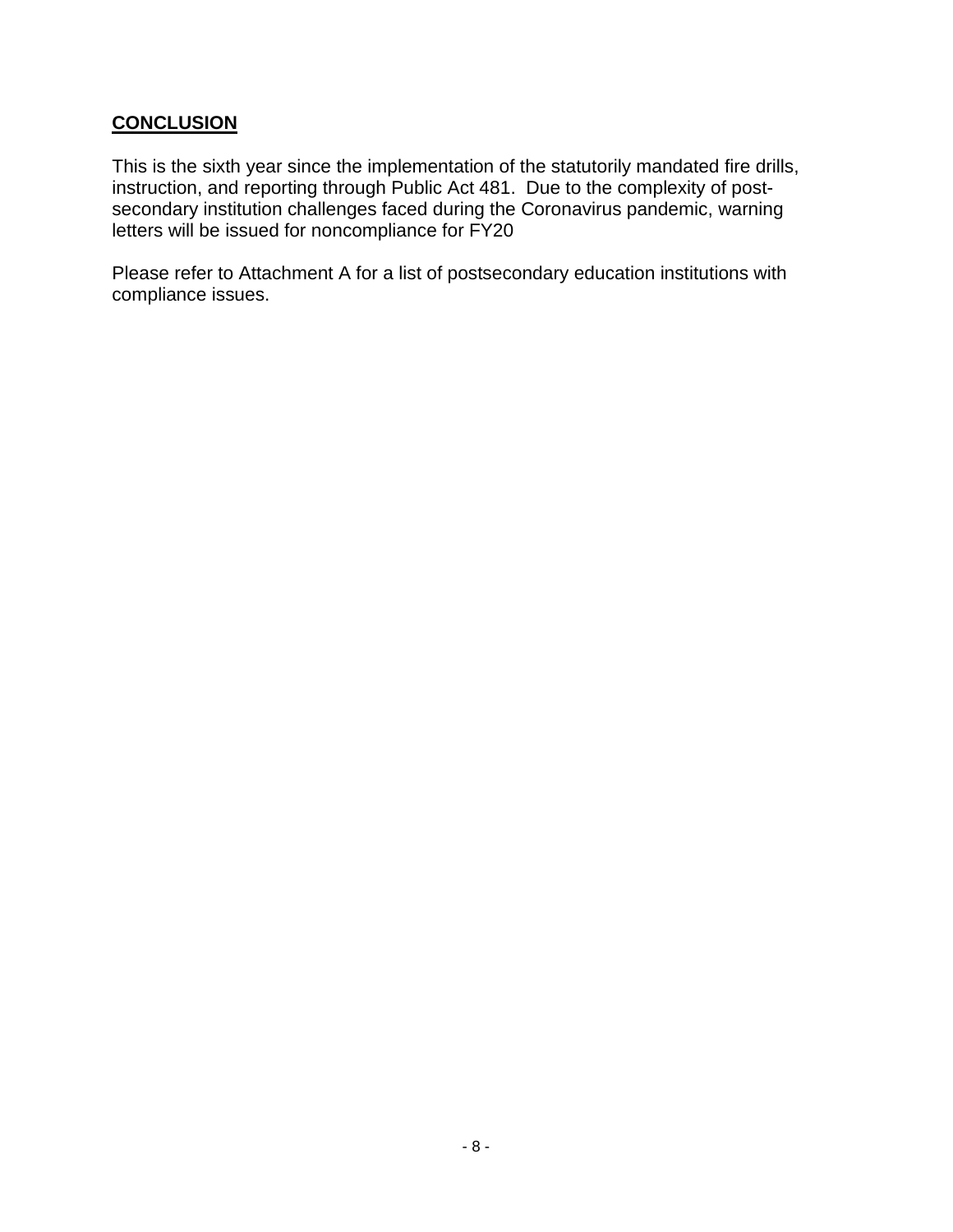## <span id="page-8-0"></span>**ATTACHMENT A**

As of February 12, 2021, the following postsecondary educational institutions were found to be non-compliant as they did not submit the required documentation:

- Baker College Allen Park (campus closure in August 2020)
- Baker College Jackson (campus closure in August 2020)
- Bay College Iron Mountain
- Career Quest Learning Centers Inc.
- Cleary University
- Glen Oaks Community College
- Great Lakes Christian College
- Henry Ford Community College
- Hope College
- Kalamazoo Valley Community College
- Kuyper College
- Lake Superior State University
- Michigan Technological University
- Monroe County Community College Whitman Center
- Northwood University
- Oakland Community College Auburn Hills
- Oakland Community College Highland Lakes
- Oakland Community College Orchard Ridge
- Oakland Community College Royal Oak
- Oakland Community College Southfield
- Oakland University
- West Shore Community College
- Western Michigan University Thomas M Cooley Law School Auburn Hills
- Western Michigan University Thomas M Cooley Law School Grand Rapids
- Western Michigan University Thomas M Cooley Law School Lansing
- Western Theological Seminary

The following postsecondary educational institutions were found to be partially compliant with the requirements of Public Act 481, however, did not meet the specified requirements listed below.

#### Incomplete certification of compliance:

- Davenport University
- Ecumenical Theological Seminary
- Hillsdale University
- Lawrence Technological University
- Monroe County Community College
- Trine University
- Western Michigan University School of Medicine